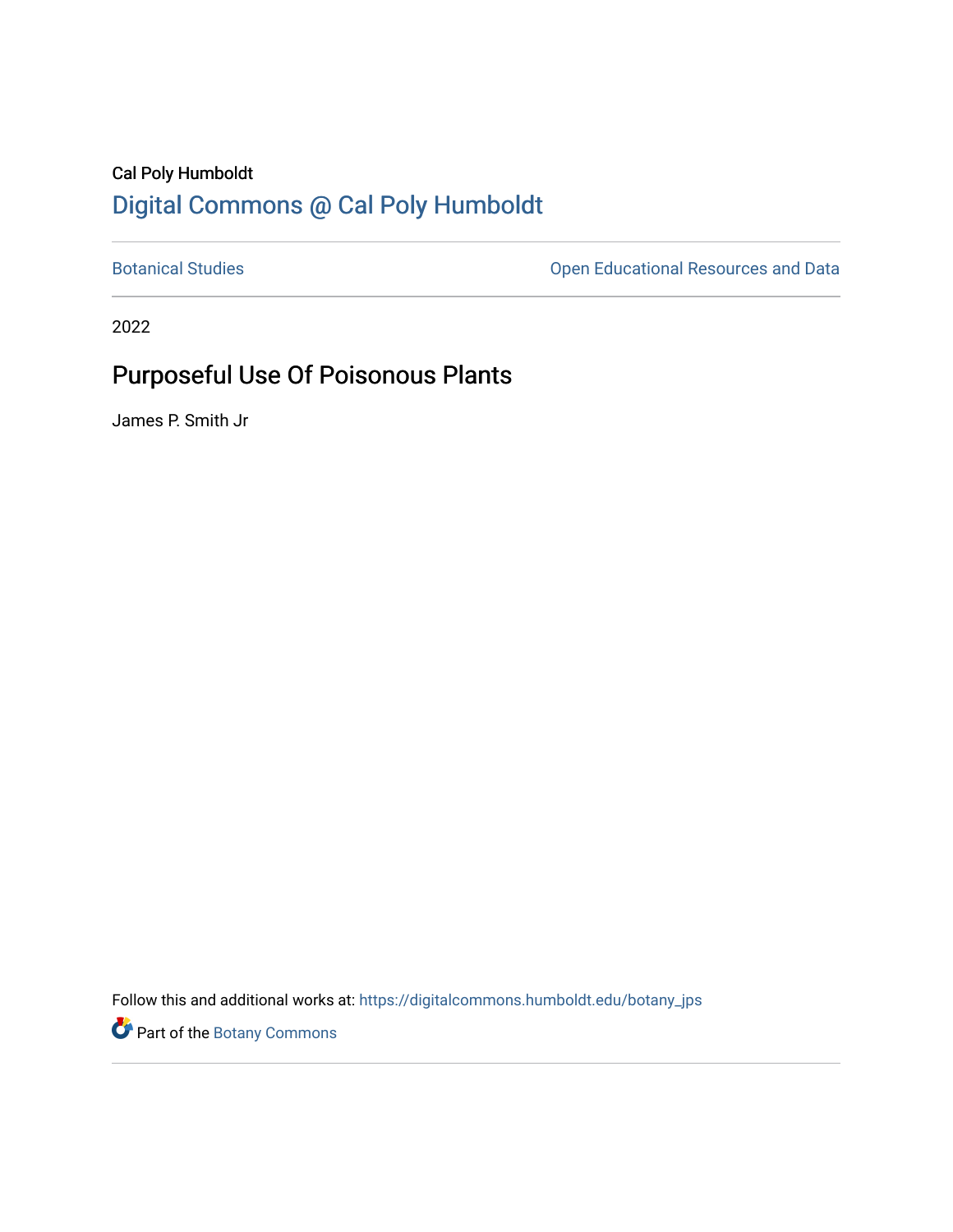## **PURPOSEFUL USE OF POISONOUS PLANTS**

**James P. Smith, Jr. Professor Emeritus of Botany Department of Biological Sciences Humboldt State University Arcata, California**

## **11 April 2021**

Words like "poisonous" and "toxic" tend to conjure up negative images of illness, pain, and death. In humans the encounters with poisonous plants often involve mistaken identity or lack of knowledge about the plant's capability. But a more comprehensive look at our interaction with poisonous plants must take into account that we have knowingly used them as instruments of punishment, torture, murder, and suicide. We have also used our knowledge of plant toxins to make arrow poisons and to kill fish, insects, and rodents. Probably the least known and most mysterious is our use of these plants by various societies in ordeal rituals that determine guilt. All of these are the subject of this paper.

On the much more positive side of the ledger, many of our best known medicines come from plants where we take advantage of their toxic effects to achieve the desired effects in controlled situations. Many people are alive today because of the glycosides in the foxglove plant and their effect on the contraction of the heart.

## **ARROW & DART POISONS**

*"We did not escape without damage because [the Indians] killed another companion of ours ... and in truth, the arrow did not penetrate half a finger, but as it had poison on it, he gave up his soul to our Lord."*(Francisco de Orellana, 1541)

Peoples of both the Old World and the New World have used many different plants in the preparation of these poisons. Native Americans on this continent used relatively few arrow poisons from plant sources, relying instead on rattlesnake venom and the juices of the black widow spider. The Indians of South America and the tribesmen of Africa used arrow poisons both to hunt wild game and in wars against their enemies.

**CURARE**. This is probably the most famous arrow poison. The name is a phonetic rendering of an Indian phrase meaning, "He, to whom it comes, falls." Other spellings used in the literature are urari, woorari, woorali, and wourali. Curare is the name for a whole group of arrow poisons used in South America. The fact that the ingredients and their relative proportions vary from one location to the next hindered any real understanding of the botanical and chemical nature of the poison.

The Baron Alexander von Humboldt was probably the first European to witness the preparation of curare. He wrote that the Indians shredded bark of certain trees and made an infusion from it. This was further concentrated by boiling it. Several other plant materials were added to the mixture.

The Indians have several different ways of assaying the strength of curare. One is to wound a frog with a poisoned arrow or dart. If it can jump more than eight times without the curare taking effect, then the potion is deemed too weak. Another test involves a monkey jumping from tree to tree. When the curare is at its proper strength, an animal should not be able to jump to more than one tree before the toxin takes effect. And, a final test is that since the honor of preparing curare often falls to the old women of the tribe, if they are not half intoxicated by the fumes of the boiling mixture, the brew is not yet ready.

The exact botanical nature of curare is still in some doubt. The two principal toxic ingredients are *Strychnos* spp. (often *S. toxifera*) of *Loganiaceae* and *Chondrodendron tomentosum* of the moonseed family (*Menispermaceae*).

Three basic groups or kinds of curare are often recognized, based upon the physical form in which they are prepared. **Tubocurare,** also known as tube curare or bamboo curare, is cylindrical, having been packed in hollow bamboo stems. The two other kinds are **gourd** or calabash curare and **pot** curare. *Chondrodendron* is the principal ingredient in tube curare; it is also used in pot curare. *Strychnos* is used in both calabash and pot curare.

The active ingredient is d-tubocurarine chloride or tubocurarine chloride, a whitish, odorless powder. Poisoning manifests itself in muscular relaxation by blocking of impulses between the nerve and the muscle fiber activated by it. Symptoms include impaired vision; bilateral drooping of lips; heaviness of face; relaxation of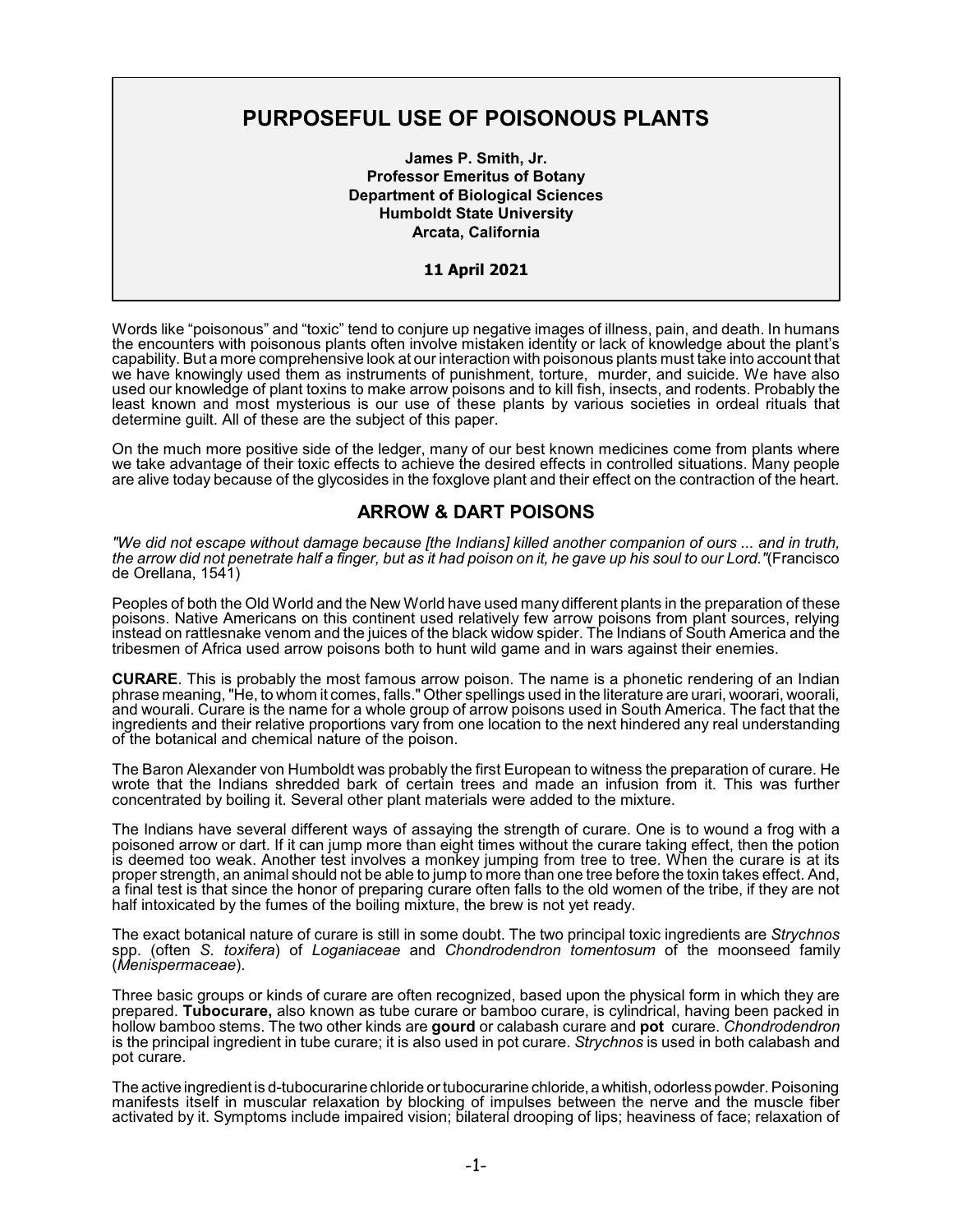jaw; weakness of head muscles; inability to raise head; paralysis of spinal muscles, legs, & arms; slowed respiration; and death. Curare is rapidly destroyed and excreted. Its action usually lasts for about 15-20 minutes, during which the victim dies. The flesh of animals killed by curare may be eaten.

There are also medicinal uses for curare. Because it is a muscle relaxant, it may be used in the treatment of convulsive mental patients and in certain types of surgery. Curare is also used to diagnose myasthenia gravis, a muscular disorder characterized by an overall deterioration of muscle tone.

**KOMBI**. The action of this African arrow poison was first described in detail by Dr. David Livingstone, the missionary to Africa of "Dr. Livingstone, I presume" fame. He observed people preparing a poison from the fruits of *Strophanthus*, a member of Apocynaceae, the dogbane family. The action of kombi is much like that of curare. The wounded animal rarely runs more than about a hundred yards before it falls. Kombi contains strophanthin, a glycoside with digitalis-like effects. It must get into the blood stream, which means that the flesh of kombi victims is edible.

Strophanthin also finds limited uses in medicine. It is used on heart attack victims when time is of the utmost importance. It takes effect much faster than digitalis, but it is such a violent poison that the dosages must be carefully controlled.

**UPAS**. This is an arrow poison used by the natives of Java. The chief ingredient is *Antiaris toxicaria* of Moraceae, the mulberry family.

**OUABAIN**. The natives of tropical Africa prepare an arrow poison from *Strophanthus gratus*. A somewhat inferior brand can be made from *Acokanthera schimperi* and *A. deflexa*. Ouabain is the most rapidly acting heart-glycoside known.

## **NEW WORLD ARROW & DART POISONS**

**Scientific Name (Family) Area of Use**<br> **Aconitum** spp. • Buttercup<br> **Aconitum** spp. • Buttercup *Aconitum* spp. • Buttercup North America<br> *Anemone* spp. • Buttercup North America *Anemone* spp. • Buttercup North America<br> *Anomospermum* spp. Moonseed North America<br>
Anomospermum spp. Moonseed *Anomospermum* spp. Moonseed and South America<br>Capsicum annuum • Nightshade South America Capsicum annuum • Nightshade South America<br>Cocculus spp. • Moonseed South America *Cocculus* spp. ∙ Moonseed South America<br>Co*lliquaia odorifera* ∙ Spurge South America *Colliguaja odorifera* • Spurge South America C*hondrodendron* spp. • Moonseed South America و South America<br>C*onium maculatum* • Parsley **Conium maculatum • Parsley North America**<br>
Cynanchum macrophyllum • Milkweed North America Cynanchum macrophyllum • Milkweed North America<br>Delphinium elatum • Buttercup *Delphinium elatum* • Buttercup North America<br>Dieffenbachia sequine • Philodendron North America *Dieffenbachia seguine* • Philodendron Cuba *Dioscorea* spp. ∙ Yam West Indies<br>Ficus atrox • Mulberry Mexical Mexical Mexical South America *Ficus atrox* • Mulberry **South America Contract America Contract America Contract America Gautteria venificiorum • Annona** South America South America *Hippomane mancinella* • Spurge West Indies<br>*Hura crepitans* • Spurge West Indies Burge Central & South America Jacquinia spp. • Theophrasta **Central & South America** *Nicotiana* spp. • Nightshade **Central & South America** Central & South America Papaver nudicaule • Poppy North America<br>Pedilanthus tithymaloides • Spurge North America *Pedilanthus tithymaloides* • Spurge West Indies<br>*Piper geniculatum* • Pepper Piper geniculatum • Pepper South America<br>Piscidia piscipula • Bean South America *Piscidia piscipula* • Bean North America<br>Ranunculus spp. • Buttercup Ranunculus<sup>'</sup>spp. • Buttercup North America<br>Sapium biloculare • Spurge North America *Sapium biloculare* • Spurge Mexico *Sebastiana palmeri* • Spurge Mexico Mexico Mexico Mexico Mexico Mexico Mexico Mexico Mexico Mexico Mexico Mexico<br>Serjanja spp. • Soapberry *Serjania* spp. • Soapberry West Indies *Spigelia fruticulosa* • Logania South America *Strychnos* spp. • Logania South America *Tabernaemontana* spp. • Dogbane South America<br>Yucca glauca • Lilv *Yucca glauca* • Lily

**Central & South America<br>Central & South America** 

## **FISH POISONS**

Many different plants have been used to poison, or more precisely, to stupefy fish. The technique is reasonable straightforward. It typically involves putting the required part of a particular plant in a still body of water. The plant toxin is released into the water, numbing the fish so that it comes floating to the surface, where they can be gathered up.

The California buckeye (*Aesculus californica*) was used by several tribes of Native Americans. Seeds,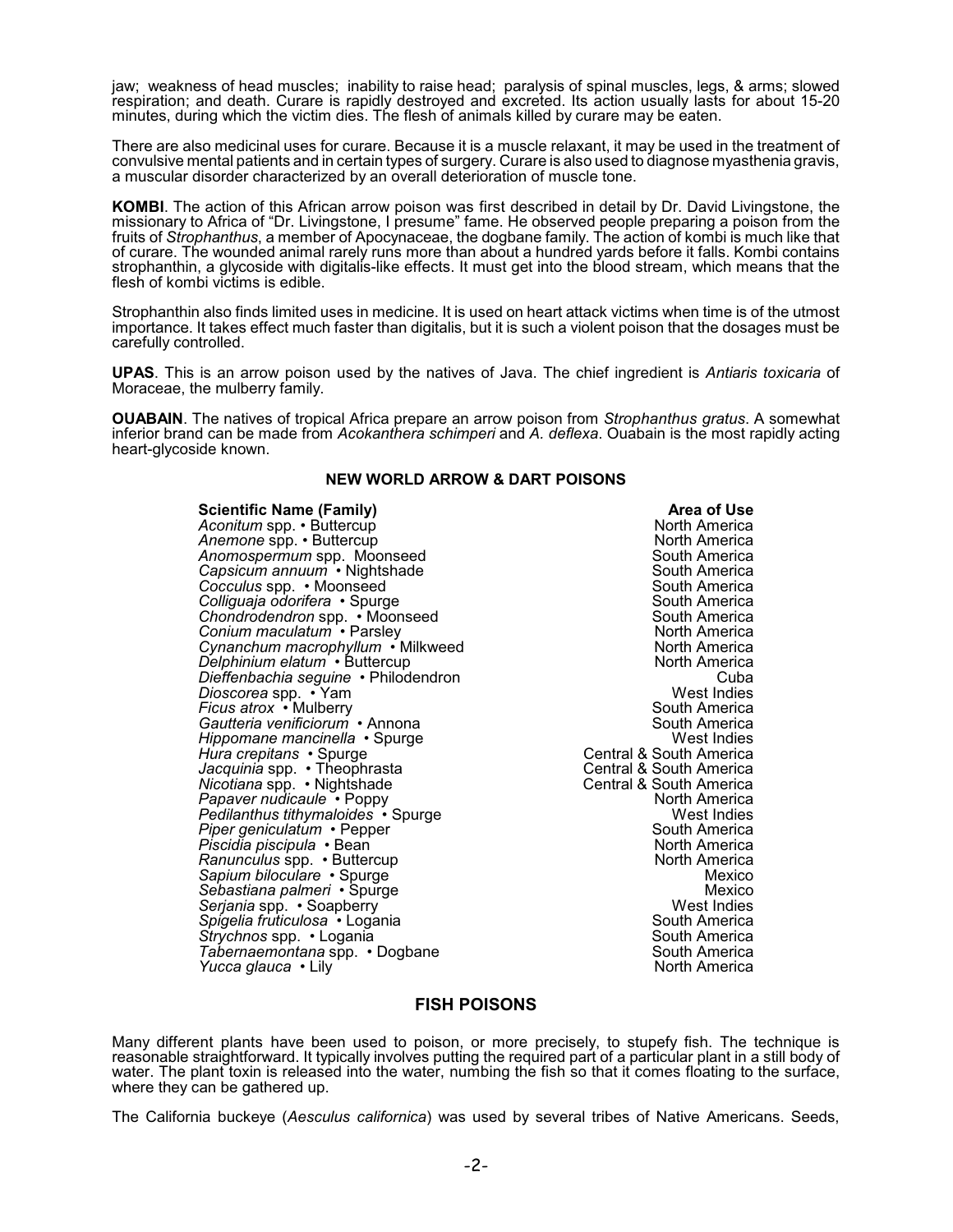sometimes leaves or young stems, were crushed and made into a mash that was floated on the surface of the water. The stupefied fish were then gathered by hand or in nets.

The fish poison tree (*Piscidia piscipula*) of the bean family occurs in Texas, Florida, Mexico, the West Indies, and South America. Its leaves, stems, and root bark are macerated with a rum distillation residue or lime water. The material is then placed in baskets and floated in the water until the stupefied fish surface. The plant contains piscidin, a mixture of two toxic glycosides.

| Scientific Name • Common Name             | <b>Where Used</b>       |
|-------------------------------------------|-------------------------|
| Aesculus californica • California buckeye | California              |
| Chlorogalum pomeridianum • soaproot       | California              |
| Clibadium spp. • Cunambi                  | Amazon                  |
| <i>Conium maculatum ∙</i> wasia           | Mexico                  |
| Croton setigerus • turkey mullein         | California              |
| Derris elliptica • tuba-root              | Asia                    |
| Echinocystis fabacea • manroot            | California              |
| Erythrina piscipula                       | South America           |
| Hura crepitans • oassucú                  | South America           |
| Lomatium dissectum                        | California              |
| Lonchocarpus spp. • barbasco              | <b>Tropical America</b> |
| Lycopus spp. • horehound                  | California              |
| Manihot esculenta • cassava               | Guiana                  |
| Patinoa sphaerocarpa                      | Amazon                  |
| Paullinia spp. • timbó                    | South America           |
| Phyllanthus spp.                          | South America           |
| Sapindus saponarius • amolli              | Mexico                  |
| Serjania spp. • timbó                     | South America           |
| Smilacina sessilifolia • Solomon seal     | California              |
| Tephrosia piscatoria                      | South America           |
| Thevetia peruviana • jorro-jorro          | Brazil                  |
| Trichstema lanceolatum • blue curls       | California              |
| Umbellularia californica • pepperwood     | California              |
| <i>Wikstroemia</i> spp.                   | Hawai'i                 |

## **INSECTICIDES**

In addition to the more exotic arrow and ordeal poisons, the plant kingdom yields useful poisons for the control of insects. About 1200 different species have been used in this context, although only rotenone, pyrethrum, and nicotine are of any real commercial value. One of these, rotenone, was used for centuries as a fish poison in South America before its use as an insecticide.

**Rotenone** is a very popular insecticide derived from the roots of *Derris* and *Lonchocarpus*, both members of the bean family. The former is native to the Old World tropics, while the latter is New World in its distribution. Rotenone was first isolated from *Derris* in 1902. It is a colorless, crystalline compound extracted from the dried roots. Rotenone is insoluble in water, but soluble in oil. It is about fifteen times more toxic than nicotine. The toxic principle has no effect on warm blooded animals. Rotenone was isolated from the roots of *Lonchocarpus* in 1926. Its roots are richer in the toxin than those of *Derris*.

**Pyrethrum** is the name given to the dried flower heads of three species of *Chrysanthemum*. They yield volatile oils that paralyze insects. This came as no surprise to horticulturists who knew that these plants were rarely attacked by insects. Depending upon the species, the pyrethrum is often called "Dalmatian insect powder," "Caucasian insect powder," or "Persian insect powder." Pyrethrum has been used successfully in the control of flies, fleas, malarial mosquitos, and body lice.

> **Scientific Name • Common Name <b>Comment**<br>Anabasis joaphylla **Comment**<br>Comment Reserves the Seater Present Comment *Anabasis ioaphylla* Used in Near East Annona cher<sup>i</sup>mola • cherimoya **belanging and the Used against lice**<br>Chrysanthemum cinerariifolium **belanging and the USE** Pyrethrum *Chrysanthemum cinerariifolium* Pyrethrum *Croton texensis* • croton Used in New Mexico C*ymbopogon nardus* ∙ lemon grass Citronella oil Citronella oil Citronella oil Citronella oil Citronella oil Citronella oil Citronella oil Citronella oil Citronella oil Citronella oil Citronella oil Citronella oil Citrone *Delphinium* spp. • larkspur Seeds used<br> *Derris* spp. • tuba-root Seeds used Root source of rotenone *Derris* spp. • tuba-root **bee absoluted in the Service Service** Root source of rotenone *Dolichos pseudopachyrrhizus* • hyacinth bean *Dolichos pseudopachyrrhizus* • hyacinth bean Duboisia hopwoodii *Eupatorium* spp. • boneset<br>Gardenia lucida *Ipomoea quamoclit* • morning glory **Seeds** used<br>*Liquidambar stvraciflua* • sweet qum strategies are seeds used Fumigant *Liquidambar styraciflua* • sweet gum Fumigant *Lonchocarpus* spp. • barbasco

Leaves contain nornicotine<br>Eastern N. America *Gardenia lucida* Used in Asia to ward off flies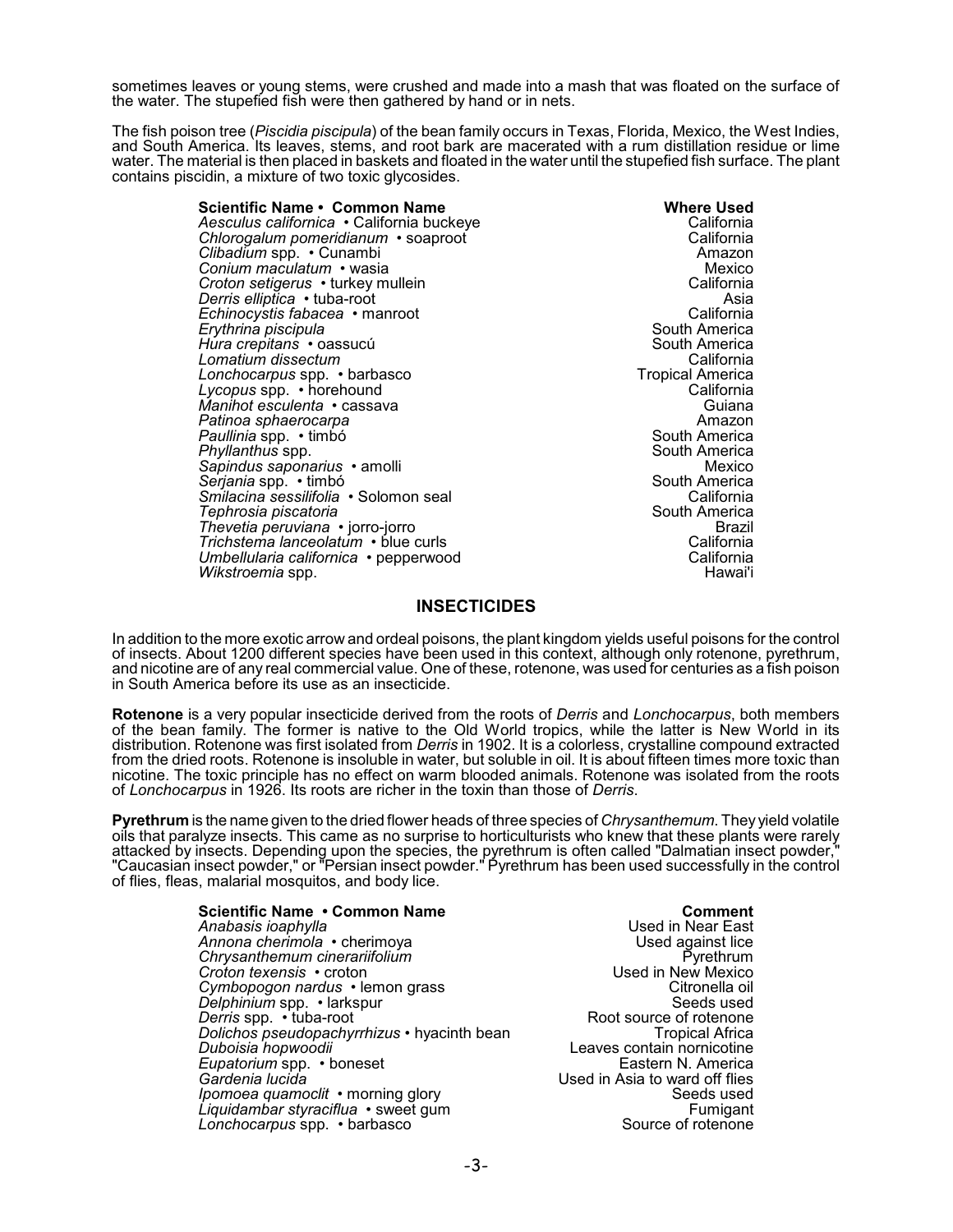*Macuna* spp. • velvet bean Seeds contain L-dopa<br>Melia azedarach • China berry Seeds contain L-dopa *Melia azedarach* • China berry Used against flies *Nicotiana* spp. • tobacco **Leaf dustings** used<br> *Pinus palustris* • long-leaved pine *Pinus palustris* • long-leaved pine<br>*Ruta graveolens* • rue Schoenocaulon officinale • sabadilla **Schoenocaulon officinale** • sabadilla **Seeds** used **Seeds** used Sesamum indicum • sesame Sesamum indicum • sesame Used with pyrethrum<br>
Tanacetum vulgare • tansy Used on fleas and lice *Tanacetum vulgare* • tansy *Xanthoxylum clava-herculis* • prickly-ash Bark Bark

Leaves contain volatile oil<br>Seeds used

## **RODENTICIDES**

These plant toxins are used in poison baits, primarily to kill rats. Therefore, they are sometimes called **raticides**. They are effective in small quantities, and appear to taste just fine.

**Squill** or **sea-onion** • *Drimia maritima* is a Mediterranean member of the lily family. Since ancient times, its bulbs and extracts of the bulbs have been used to kill rodents. If you or I eat this material, it will make us sick and we will vomit, thereby ridding the system of the toxin. Rodents, on the other hand, have no "vomit control center" in their brains so that any plant parts consumed will remain in the stomach and be absorbed. The seaonion contains a series of toxins that affect the heart. They are called cardiac glycosides and they are chemically similar to those found in the foxglove plants. The sea-onion toxins, given by injection in moderation, have medicinal uses as diuretics, emetics, and expectorants.

**Sweet clover.** One of the most pleasant smells of rural areas is freshly mown pastures. Part of that nice aroma comes from sweet clovers • *Melilotus* spp., herbs of the legume family. These plants also produce a form of **coumarin**, which inhibits blood clotting. Given in controlled quantities, coumarins are effective as blood thinners. Some years ago, the Wisconsin Alumni Research Foundation discovered that a modified form of coumarin made a very effective rat poison. They named it **warfarin** – after themselves. The poor little rats go off someplace and die from internal hemorrhaging.

#### **Scientific Name (Common Name)**<br> *Coriaria thymifolia* (shanshi) **Americas & Pacific Islands**; psychoactive **Coriaria thymifolia (shanshi)** Americas & Pacific Islands; psychoactive Dieffenbachia seguine (dumb cane) Also a popular, but toxic ornamental *Dieffenbachia seguine* (dumb cane) Also a popular, but toxic ornamental *Drimia maritima* (red squiii, sea-onion) *Gliricidia sepium* (quick stick) Shade crop for coffee; also insecticide<br>Helleborus niger (black-hellebore, Christmas-rose) Also a powerful purgative *Helleborus niger* (black-hellebore, Christmas-rose) Also a powerful purgative<br>Persea americana (avocado, alligator-pear) Also toxic to house pets *Persea americana* (avocado, alligator-pear)<br>Spondianthus preussii Also a fish poison and in executions<br>Native to Europe & Asia *Veratrum album* ( white-hellebore)

## **ORDEAL POISONS**

The lives of many peoples through the ages have been dominated by a complex pantheon of deities, both good and evil. In many societies, one very important obligation was to placate friendly gods and not to encourage the evil ones. These were not societies that were protected by a single omnipotent god who rewarded good deeds and punished the wicked. In many tribes, the people developed procedures for determining guilt and innocence. This was a trial or an ordeal to which suspects were subjected. If innocent, the person would be able to pass the ordeal; but, if guilty, he or she would fail.

We have used similar devices in the United States and Europe. Consider the witch trials of the 17th century. A woman suspected of being a witch was bound, placed in a bag, and tossed in a lake. If she floated, it was concluded that she was indeed a witch and she was dispatched in some novel fashion. If the woman sank to the bottom of the lake and drowned, her survivors had the consolation of knowing that she was innocent.

Many of the African tribes employed plant poisons in their own version of the ordeal. No one really knows how the use of ordeal poisons began. One plausible explanation is that food gatherers mistakenly picked a toxic plant, assuming it to be edible. The people of the village ate it; some were poisoned and died, while others lived. Given the philosophical and religious climate, a possible explanation that would come to mind is that those who ate the plant and died were somehow connected with witchcraft or were guilty of some evil and were being punished.

There are several different ways in which the ordeal poisons were employed. One of the most straightforward involves a plant called the **tanghin of Madagascar** • *Cerbera* spp. All parts of this tree are toxic, the fruits especially so. The toxin is a cardiac glycoside. The person undergoing the ordeal is given a drink of rice water or rice soup. He or she is then given three pieces of chicken skin to swallow without chewing, followed by the crushed tanghin fruits mixed with banana juice and a preparation of cardamom leaves or juice. Incantations are performed. The concoction acts as an emetic, a substance that will cause vomiting. Failure to do so is an immediate sign of guilt. The vomitus is carefully examined by tribal officials to see if all three pieces of chicken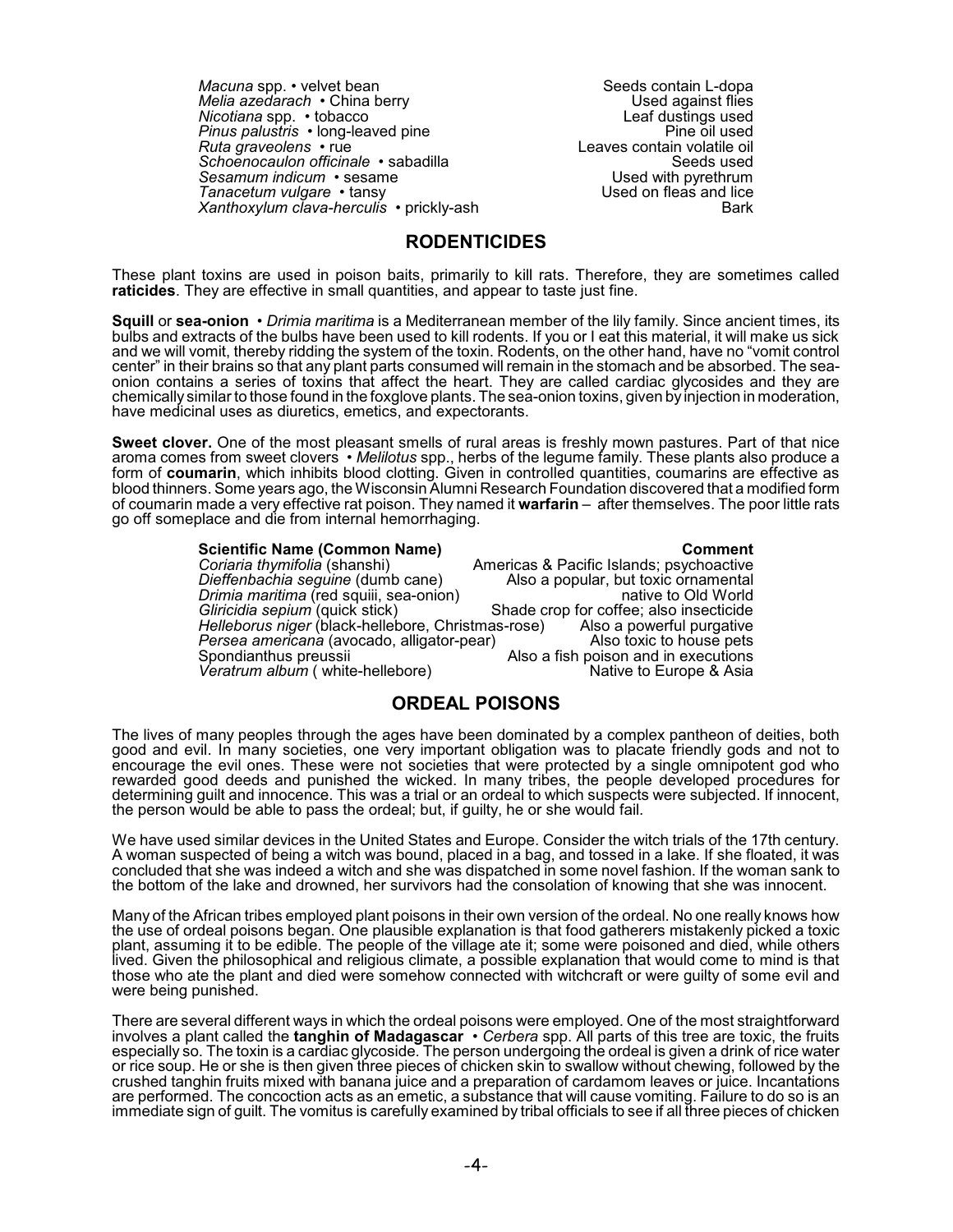skin are present. They must be if the suspect is to be judged innocent. If not, the other members of the tribe kill the person, knowing now that he or she is guilty. The significance of the chicken skin lies in the belief that an evil spirit inhabits the body of a guilty person and that it would devour any flesh presented to it, including chicken skin. Before considering this to be a quaint custom, consider that in 1830 a series of natural disasters and diseases swept Madagascar. This prompted mass ordeal trials to determine who was causing these calamities. As many as 6000 people died in one trial!

Probably the most famous of the ordeal poisons involves the **Calabar bean** • *Physostigma venenosum*, a vine of the legume family named after a town in Nigeria. It has a long history of use in Africa as a means of identifying and killing witches. The trial consisted of the accused drinking water that contained eight smashed Calabar beans. If the person regurgitated the beans or raised his right arm and survived, then he was judged innocent. The fast-acting toxin, **physostigmine**, rarely produced that result.

In recent years this plant has been the object of medical research. This same toxin is now used to treat glaucoma, chronic constipation, and aspects of Alzheimer's disease.

The "**Mauvi tree**" of East Africa is used by the natives of the Lake Nyassa region. The bark is mixed with other substances and given to the suspects. If you are guilty, you will vomit and die. There is a certain simplicity to it. The body of the guilty party is spirited away by relatives who will cremate the remains, grind up the bones, and put the powder on their faces.

In some instances, the suspects at an ordeal will be asked to perform some task. Inability to do so is taken as a sign of guilt. In one tribe, the medicine man draws a line on the ground about ten feet in front of the suspects. If you can walk across the line, you are innocent. In another tribe, the suspect is asked to jump over a stick held about 50 cm above the ground. One tribe that occupied what used to be called the Ivory Coast in Africa used the white latex from a member of the spurge family. A latex-soaked piece of cotton was placed under the eyelid and allowed to remain there for a required period. Damage to the cornea was taken as evidence of guilt.

Many of the ordeal poisons were simple preparations involving a toxic plant and one or two other ingredients. Some were complex preparation of a plant poison, lizards, crushed snakes, toads, hearts from previous victims, miscellaneous human organs, blood, and bile. The various ingredients were then fermented for one year to bring them up to proper strength.

The belief in the accuracy of the ordeal poisons was so powerful that perfectly innocent people who were subjected to the ritual would confess to the most horrible crimes if they felt the toxin taking effect. As with so many useful social institutions, corruption soon tainted the ordeal rituals. The priests and witch doctors found that they could guarantee the outcome of an ordeal by careful preparation of the poisons. Their friends received weak doses; their enemies seldom survived. The witch doctor would make a conspicuous display of drinking a weak dose of the ordeal poison before a large crowd to strengthen his position in the community and to show that the innocent had nothing to fear.

## **PLANTS USED IN ORDEAL RITUALS**

| <b>Common/scientific Name</b>              | <b>Where Used?</b>     |  |
|--------------------------------------------|------------------------|--|
| African pearwood • Mimusops djave          | Africa                 |  |
| Bushman's poison • Akokanthera venetata    | Africa                 |  |
| Calabar bean • Physostigma venenosum       | Africa                 |  |
| Combretum confertum                        | Africa                 |  |
| Desert-rose • Adenium obesum               | Africa/Arabia          |  |
| Sassy bark • Erythrophleum suaveolens      | Old World tropics      |  |
| Strychnos icaja                            | Africa                 |  |
| Strychnos kipapa                           | Africa                 |  |
| Tallow tree • Detarium senegalense         | Africa                 |  |
| Tanghin of Madagascar • Cerbera vinenifera | Indian/Pacific coasts  |  |
| Violet-tree · Securidaca longipedunculata  | <b>Tropical Africa</b> |  |
| <b>PLANTS USED IN EXECUTIONS</b>           |                        |  |

#### **Common/scientific Name Common/scientific Name Where Used?**<br>Allspice jasmine • Gelsemium elegans **Common Common Common Common Common Common Common Common Common Common Com** Allspice jasmine • *Gelsemium elegans* Indomalaysia Bejuco de agua • *Rourea glabra* C. & S. America Hemlock water-dropwort • *Oenanthe crocata* enter the mode of the Europe Europe<br>Mexican shrubby-spurge *• Euphorbia cotinifolia* enter the C. & S. America Mexican shrubby-spurge • *Euphorbia cotinifolia* C. & S. America Monk's hood • *Aconitum napellus* Europe Muavi tree • *Parkia bussei* Africa Oleander • *Nerium oleander* Mediterranean Pink root • *Spigelia anthelmia* Old World tropics Poison hemlock • *Conium maculatum*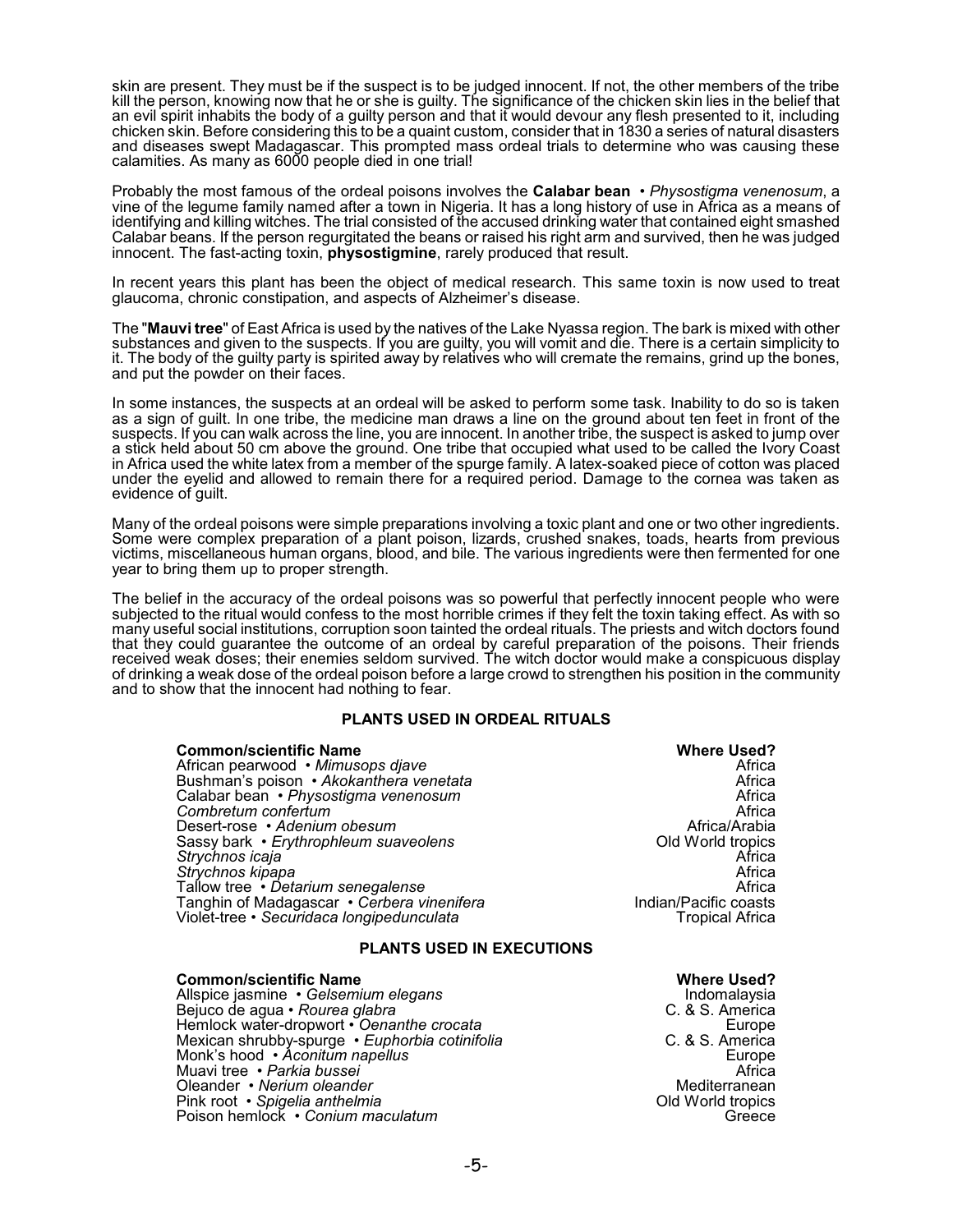Rat's bane • *Dichapetalum toxicaria* Africa Sago palm • *Metroxylon sagu* Malaysia Timbo *• Paullinia pinnata* Mexico & C. America<br>Timbo *• Paullinia pinnata* Mexico & C. America<br>Mexico Africa Yellow heads • *Gnidia krausiana* 

## **PLANTS USED TO COMMIT SUICIDE**

**Common/scientific Name Common/scientific Name Where Used?**<br>Kaffir-onion • *Boöphane disticha* Kaffir-onion • *Boöphane disticha* Africa Tanghin of Madagascar • *Cerbera manghas* Indian/Pacific coasts<br>Allspice jasmine • *Gelsemium elegans* Indomalaysia Allspice jasmine • *Gelsemium elegans* Indomalaysia Glory-lily • *Gloriosa superba* India Jequirity or rosary bean • *Abrus precatorius* Mountain-laurel • *Kalmia latifolia* E. North America *Phyllanthus engleri* Africa Catchbird tree • Pisonia brunoniana

## **B I B L I O G R A P H Y**

## **ARROW & DART POISONS**

Bisset, N. G. 1966. The arrow and dart poisons of South-East Asia, with particular reference to the *Strychnos* species used in them. Part I. Indonesia, Borneo, Philippines, Hainan, and Indo-China. Lloydia 29: 1-13.

Bissel, N. G. 1981. Arrow poisons in China. II. *Aconitum* -- botany, chemistry, and pharmacology. J. Ethnopharm. 4: 247-336.

Bisset, N. G. 1989. Arrow and dart poisons. J. Ethnopharm. 25: 1-41.

Bisset, N. G. 1992. War and hunting poisons in the New Worl<u>d.</u> Pt. 1. Notes on the early history of curare. J. Ethnopharm. 36(1): 1-26.

Bisset, N. G. & A. J. M. Leeuwenberg. 1968. The use of *Strychnos* species in Central African ordeal and arrow poisons. Lloydia 31: 208.

Bisset, N. G. & M. C. Woods. 1966. The arrow and dart poisons of South-East Asia, with particular reference to the *Strychnos* species used in them. II. Burma, Thailand and Malaya. Lloydia 29: 172-.

Blubaugh, L. V. & C. R. Lineger. 1948. Curare and modern medicine. Econ. Bot. 2: 73-82.

Bovet, D. F. Bovet-Nitti, & G. B. Marini-Bettolo. 1959. Curare and curare-like agents. Van Nostrand. Princeton, MA.

Bradley, C. E. 1956. Yerba de la fleche -- arrow and fish poison of the American Southwest. Econ. Bot. 10: 362-366.

Bryn, T. K. 1963. Curare: its history and usage. J. B. Lippincott. Philadelphia, PA.

Burnap, T. K. & D. M. Little, Jr. (Editors). 1968. The flying death. Classical papers and commentary on cúrare. Inter. Anesthesiology Clinics. Little, Brówn, and Co. Boston, MA. 6(2): 399-739.

Cheney, R. H. 1926. The ancient and modern use of plant arrow poisons. Sci. Monthly 23: 552-555.

Cheney, R. H. 1926. Plant arrow poisons: their sources, preparation, and effects. J. New York Bot. Gard. 27: 174-177.

Cheney, R. H. 1931. Geographic and taxonomic distribution of American plant arrow poisons. American J. Bot. 18: 136-145.

Kopp, B. et al. 1992. Analysis of some Malaysian dart poisons. J. Ethnopharm. 36(1): 57-62.

Krukoff, B. A. 1937. <u>Notes</u> on the botanical components of curare. Bull. Torrey Bot. Club 64: 401-409.

Krukoff, B. A. & H. N. Moldenke. 1938. Studies of American Menispermaceae, with special reference to species used in the preparation of arrow poisons. Brittonia 3: 1-74 + suppl. 1-5.

Maitai, C. K. et al. 1973. A survey on the use of poisoned arrows in Kenya during the period 1964- 1971. East African Med. J. 50: 100-104.

Reuck, A. V. S. de (editor). 1962. Curare and curare-like agents. Ciba Found. StudyGroup No. 12. Little, Brown and Co. Boston, MA. 103 pp.

Thomas, K. B. 1963. Curare: its history and usage. J. B. Lippincott Co. Philadelphia, PA. 144 pp.

Vellard, J. 1965. Historie du curare. Gallimard. Paris, France.

### **FISH POISONS**

Acevedo-Rodriquez, P. 1990. The occurrence of piscides and stupefactans in the plant kingdom. Adv. Econ. Bot. 8: 1-23.

Bradley, C. E. 1956. Yerba de la fleche -- arrow and fish poisons of the American Southwest. Econ. Bot. 10: 362-366.

Brandt, A. von. 1972. Fish catching methods of the world. Fishing News (Books), Ltd. London, England. Pp. 22-25.

Heizer, R. F. 1941. The use of plants for fish poisoning by the California Indians. Leaflts. Western Bot. 3(2): 43, 44.

Heizer, R. F. 1949. Fish poisons. In, Stewart, J. H. (Editor). Handbook of South American Indians. The